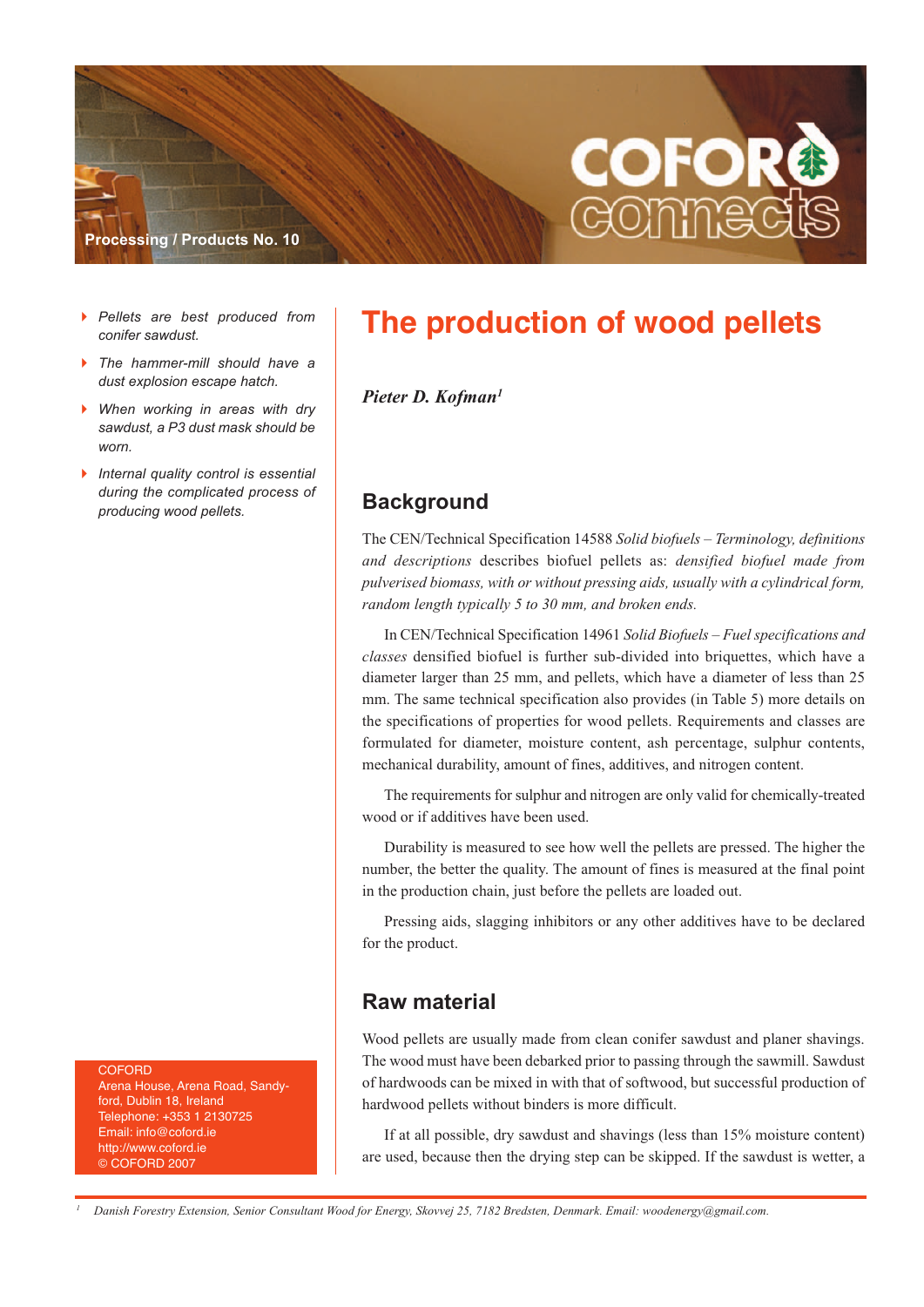

▲ Wood pelleting process flow.

drying process is needed before pellets can be pressed. Sometimes a small amount of wood chip is added during the drying process to increase the amount of feedstock; this is then pulverised in the hammer-mill.

Alternatively, where production of wood pellets directly from roundwood is envisaged, this will require additional debarking and chipping steps in the process, which can add significantly to cost. Since chips are many times the size of sawdust, a single pass through a hammer-mill might not be sufficient to obtain the required fine material for the pressing process; an additional pass through may be required.

Chips dry at a slower rate than sawdust, so a much larger drying capacity is needed if roundwood is the wood supply for the pelleting plant.

## **Production steps**

The production of wood pellets involves:

- reception and intermediate storage of the sawdust;

- drying and possibly intermediate storage again;
- screening for foreign materials such as stones and metal;
- hammer-milling and possibly intermediate storage;
- pressing of the pellets;
- cooling of the pellets;
- screening of fines;
- storage;
- bagging;
- loading out.

#### **Reception**

At reception all sawdust coming in should be weighed on the weighbridge and samples taken to determine the moisture content.

For storage it is preferable to separate wet and dry sawdust. Wet sawdust can be stored for a short period out in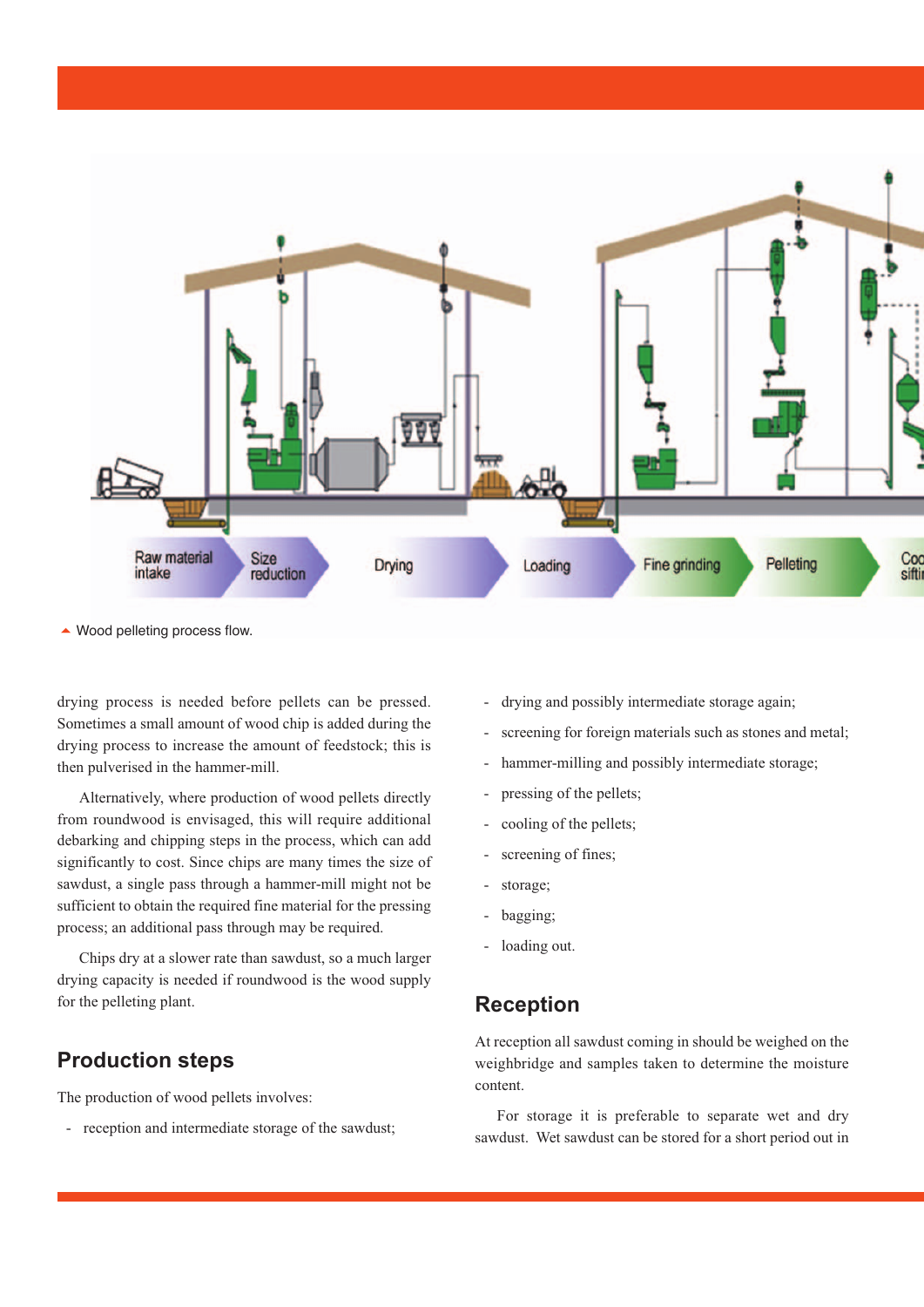

the open. The moisture content is not too badly affected if some rain falls on the base material, and wet sawdust does not blow about as easily.

Dry sawdust should be stored indoors immediately to prevent the material getting wet. If the material is stored outside, the sawdust can blow about and create dust hazards. Very high levels of dust are encountered in buildings as dry sawdust is being unloaded. All personnel, including the delivery vehicle driver, should wear a P3 dust mask at all times during and after unloading. Vehicle windows should be kept closed while they are inside the building.

In large plants that handle a lot of sawdust, under-pressure in the building is created to retain the dust inside. The exit gate from the building is equipped with an airbrush system that blows sawdust from the outside of the vehicles before they leave.

In the reception building it is possible to mix the sawdust before it goes into the hammer-mill, so hardwood sawdust could be mixed in at this stage.

#### **Drying**

The wet sawdust needs to be dried before hammer-milling as wet sawdust requires much more energy to reduce the particle size than when it is dry. There is also a significant risk of screens becoming clogged or smeared.

Drying can either be done in a drum drier, a so-called flash drier that works with high temperatures, or on a flatbed drier, which works at a relatively low temperature. The first option is better suited for fine material, while coarse material needs a lower temperature. So, if chips are going to be mixed in, a flatbed drier is preferable.



▲ Wood pellet production involves many steps.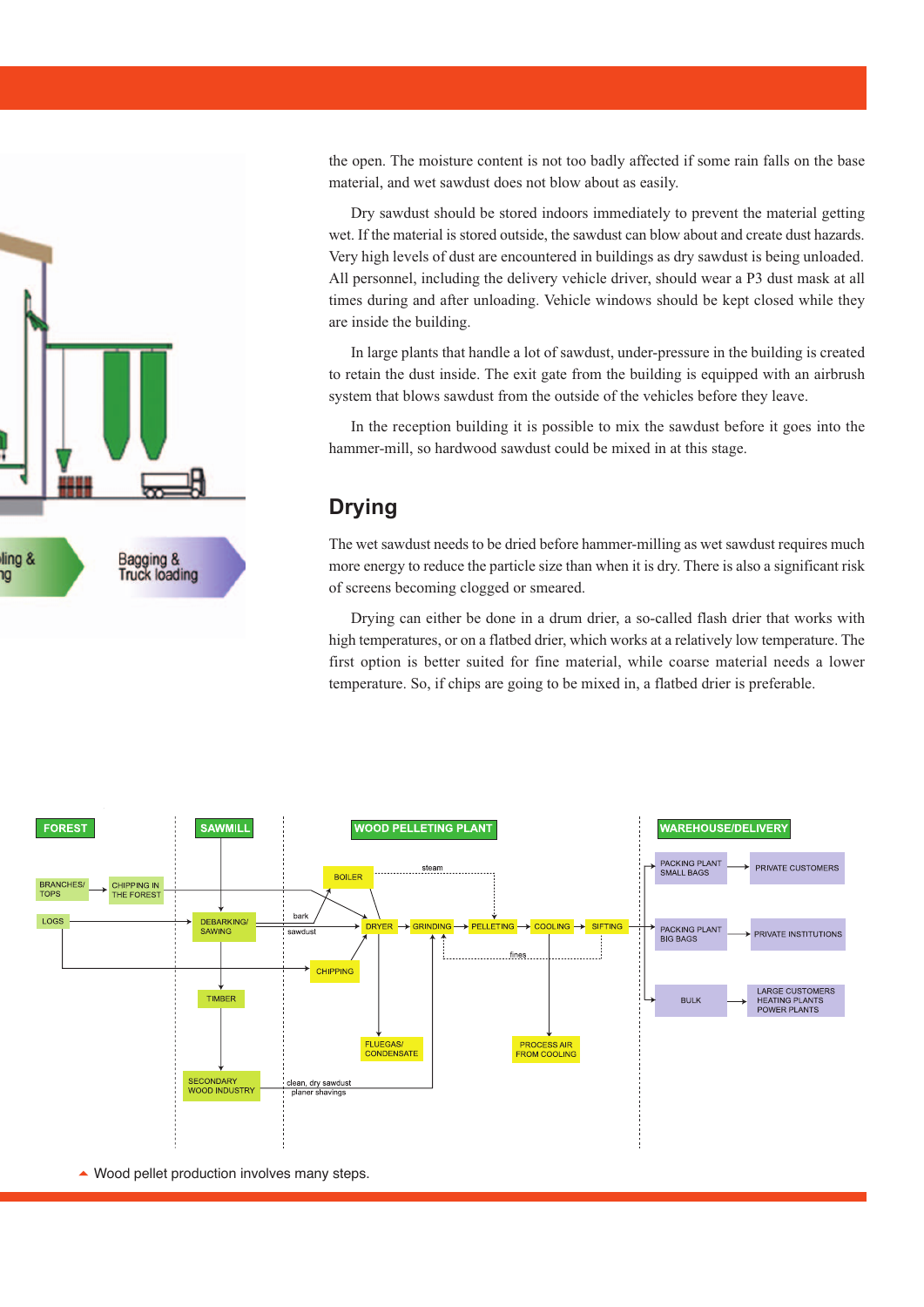It is likely that the throughput capacity of the drier will be less than the rest of the system, so there should be a facility for intermediate storage of dried sawdust after the drier.

The heat for the drier can be supplied by any kind of fuel, e.g. gas, oil or even biomass. The biomass boiler could use bark, wood chips, short rotation coppice or other wood waste that is not suitable for pellet production.

### **Screening**

Before the sawdust can be passed to the hammer-mill for homogenising, it has to be screened for stones, pieces of metal, plastic etc. Stone is usually removed by a stone trap, where the sawdust passes at speed over an opening. Sawdust should also be passsed over a magnet that removes metal objects. Foreign particles in the sawdust are likely to damage the press or could conceivably cause sparks in the hammer-mill, which might lead to a dust explosion.

#### **Hammer-milling**

The homogenising of the sawdust to an even-sized feedstock for the pellet presses takes place in the hammermill. Here small lumps of wood, dead knots, etc. are pulverised, so that they can pass through the matrix of the



The hammer-mill prepares the sawdust for the pellet pressing process.



**▲ The separator removes foreign objects such as stone** or metal from the sawdust.

presses. The mixing of the material is also completed here. The hammer-mill should be equipped with a venting hatch to the outside of the building. If a dust explosion occurs, the membrane in the escape hatch will blow out and ventilate part of the pressure to the outside of the building. The opening of the vent on the outside of the building needs to be located at a sufficient height or cordoned off in a way that reduces the propensity for injury to any bystander or passer-by in the event of an explosion.

Again, the hammer-mill will not necessarily have the same capacity as the presses, so there should be an intermediate store of hammer-milled material. This material is very fine and very dry, so precautions against fire should be taken. This part of the building should only be entered when wearing a face mask with a P3 dust filter.

#### **Pellet pressing**

Many presses need the sawdust to be warmed up to 120- 130°C using dry steam. The heat makes the lignin in the wood become more plastic which helps to stick the particles together. The sawdust is extruded through a matrix and the pellets are cut off on the outside of the matrix.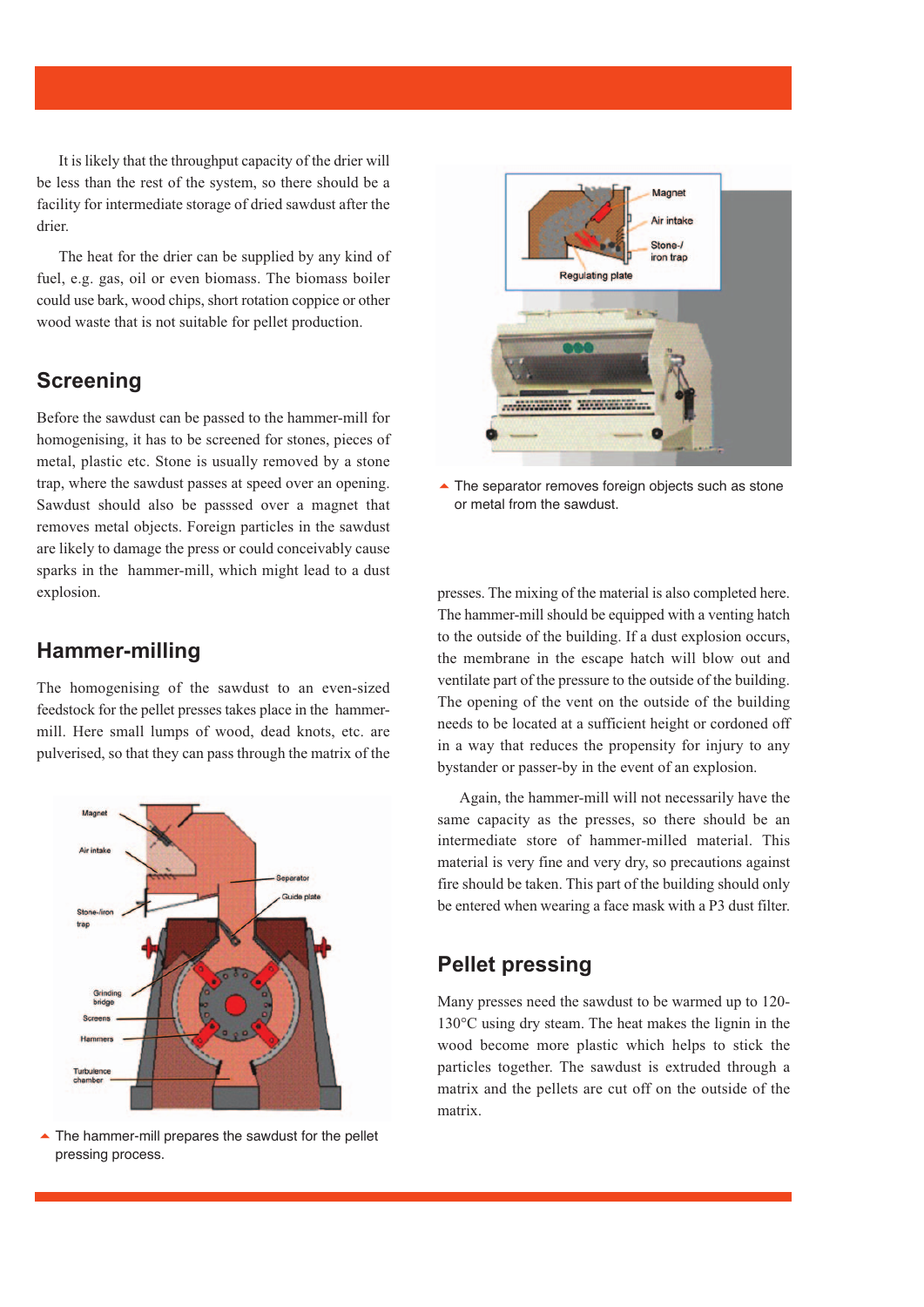The matrix can either be standing, with the pressure rollers moving on its inside, or can be lying down with the rollers moving over the matrix in a revolving fashion. The wood is pressed through the matrix under very high pressure.

Vegetable oil is added to lubricate the last pellets at the end of a working period. The matrix will then slowly cool off with the lubricated pellets in the holes of the matrix. If this is not done, the last pellets may become stuck in the matrix, making it difficult to start the press again. The oilsaturated pellets can be returned to the press again the next time it is due to be stopped.

Usually the presses are kept operating overnight, because the matrix and the whole machine operate best at an elevated temperature. Many pellet plants operate from Monday morning until Friday afternoon on a continuous basis. This is another reason for having intermediate storage following drying and hammer-milling, otherwise the press can run out of raw material if it is in continuous operation for periods of up to five days.

#### **Cooling**

Once the pellets leave the press, they are plastic and hot. During cooling, the pellets become rigid and lose moisture, so that the final moisture content after the cooler can be as low as 6%. They will take up moisture from the surrounding air and stabilise at a content of between 8 and 10%.

After cooling the pellets are transported by conveyor belt to the storage shed, where they condition.

#### **Packaging and delivery**

Pellets should be screened for fines before packaging or delivery. The fines can be returned to the production line. If the pellets are destined for the domestic market, many customers prefer to receive them in bags. These bags typically come in 12, 15 or 20 kg sizes. It is also possible to ship the pellets in one tonne bags or in bulk. The small bags are usually delivered on pallets of 960 kg or one tonne. These pallets are wrapped in plastic and can withstand moisture well. Small bags are, however, a better guarantor of quality, since the pellets are less subject to abrasion during delivery.

Pellets delivered in bulk can be transported by truck, tipped off at the receiving end, or be transported by a vacuum vehicle that sucks up the pellets in the factory and blows them into the silo at the receiving end. These trucks are also equipped with weigh cells so that they can measure the exact amount that is delivered.

Pellets delivered by truck should always be dumped inside a building or in absolutely dry weather conditions



Matrix being set up to press sawdust into pellets.